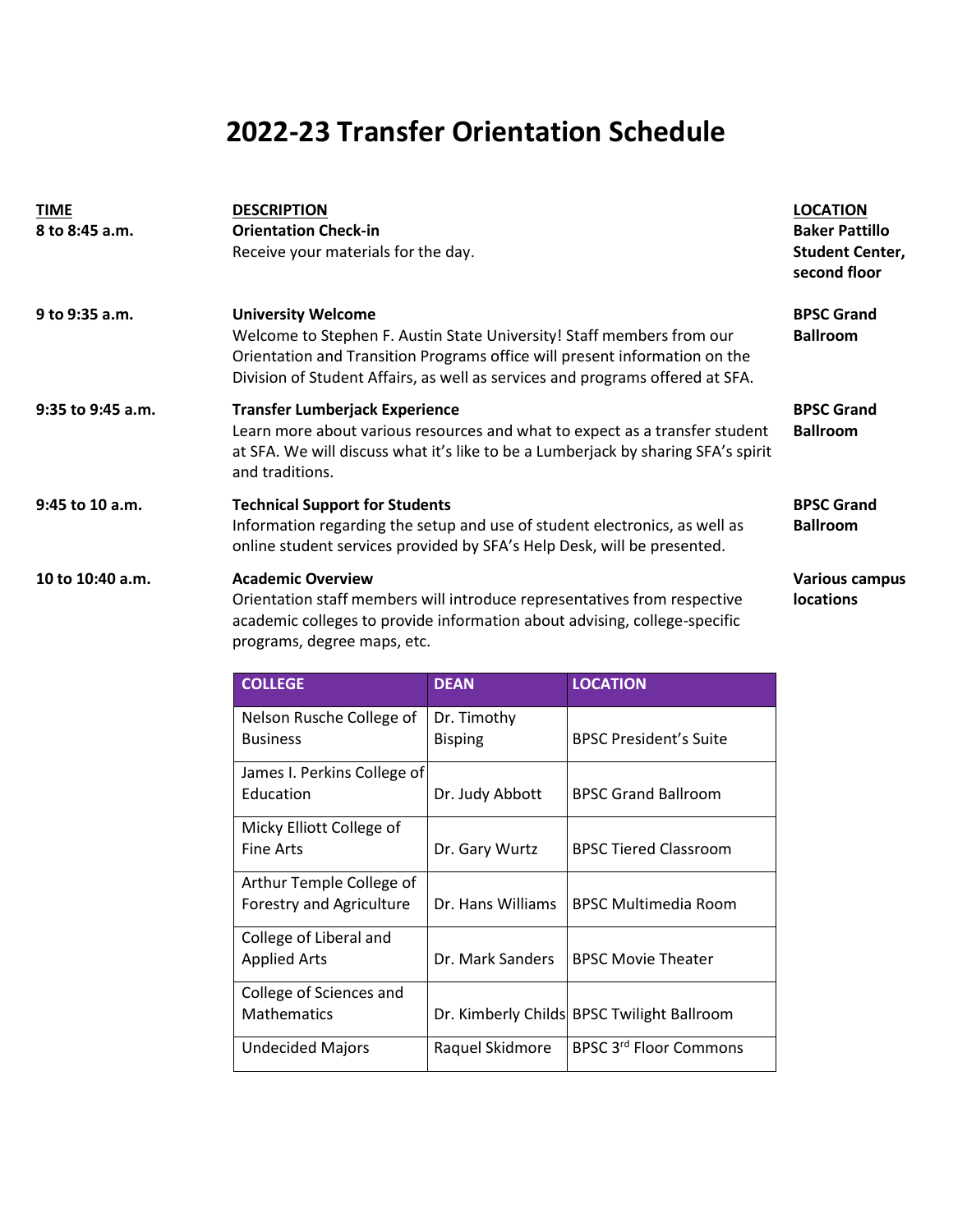| 10:45 to 11 a.m.    | <b>Course Modality Types</b><br>Learn about the variety of course modalities SFA offers, including face to face,<br>livestream, online and more.                                                                                                                                                                                                                                                                                                                                                                                | <b>BPSC Grand</b><br><b>Ballroom</b>    |
|---------------------|---------------------------------------------------------------------------------------------------------------------------------------------------------------------------------------------------------------------------------------------------------------------------------------------------------------------------------------------------------------------------------------------------------------------------------------------------------------------------------------------------------------------------------|-----------------------------------------|
| 11 to 11:10 a.m.    | <b>Payment of Fees &amp; Financial Aid</b><br>Staff members from our Axe Handle one-stop shop will share general<br>information concerning payment of tuition and fees, financial aid processes,<br>and deadlines.                                                                                                                                                                                                                                                                                                              | <b>BPSC Grand</b><br><b>Ballroom</b>    |
| 11:10 to 11:25 a.m. | <b>Student Conduct and Outreach</b><br>Representatives from SFA's Title IX office as well as the Office of Student<br>Conduct and Outreach will discuss their respective areas. Title IX offers<br>training, programs and processes that promote an inclusive, diverse and<br>supportive environment. The OSCO addresses and adjudicates student code<br>of conduct violations so as to promote a caring and fair campus community.                                                                                             | <b>BPSC Grand</b><br><b>Ballroom</b>    |
| 11:25 to 11:35 a.m. | <b>Campus Safety</b><br>Learn about how the University Police Department is dedicated to provide a<br>safe environment to all students, staff, faculty and guests through respectful,<br>fair and equitable policing and community engagement.                                                                                                                                                                                                                                                                                  | <b>BPSC Grand</b><br><b>Ballroom</b>    |
| 11:35 a.m. to noon  | <b>Student Affairs and Diversity, Equity and Inclusion</b><br>Representatives from SFA's Division of Student Affairs and Office of Diversity,<br>Equity and Inclusion will share information about resources provided through<br>both areas. Student affairs aims to holistically develop Lumberjacks by<br>fostering an engaged and connected college experience. The ODEI is<br>committed to amplifying a campus culture of belonging by engaging,<br>celebrating, cultivating and fostering a welcoming environment for all. | <b>BPSC Grand</b><br><b>Ballroom</b>    |
| Noon to 1 p.m.      | <b>Lunch with Nacogdoches Community Members</b>                                                                                                                                                                                                                                                                                                                                                                                                                                                                                 | <b>BPSC Twilight</b><br><b>Ballroom</b> |
| 1 to 1:35 p.m.      | <b>Elective Programs</b><br>Curious what living on campus is really like or maybe how our dining plans<br>work? Choose one presentation per session based on your areas of interest.<br>Session $I - 1$ to 1:15 p.m.<br>Session II - 1:20 to 1:35 p.m.<br>See the back of your schedule for elective program options and locations.                                                                                                                                                                                             |                                         |
| 1:35 to 2 p.m.      | <b>Academic Success</b><br>This presentation will provide information related to academic terminology,<br>academic advising and course registration.                                                                                                                                                                                                                                                                                                                                                                            | <b>BPSC Grand</b><br><b>Ballroom</b>    |
| 2 to 2:30 p.m.      | Lumberjack Life and "Axe 'em"<br>Meet current and incoming SFA students. Hear about their experiences,<br>involvement and tips on what it's like to be a Lumberjack.                                                                                                                                                                                                                                                                                                                                                            | <b>BPSC Grand</b><br><b>Ballroom</b>    |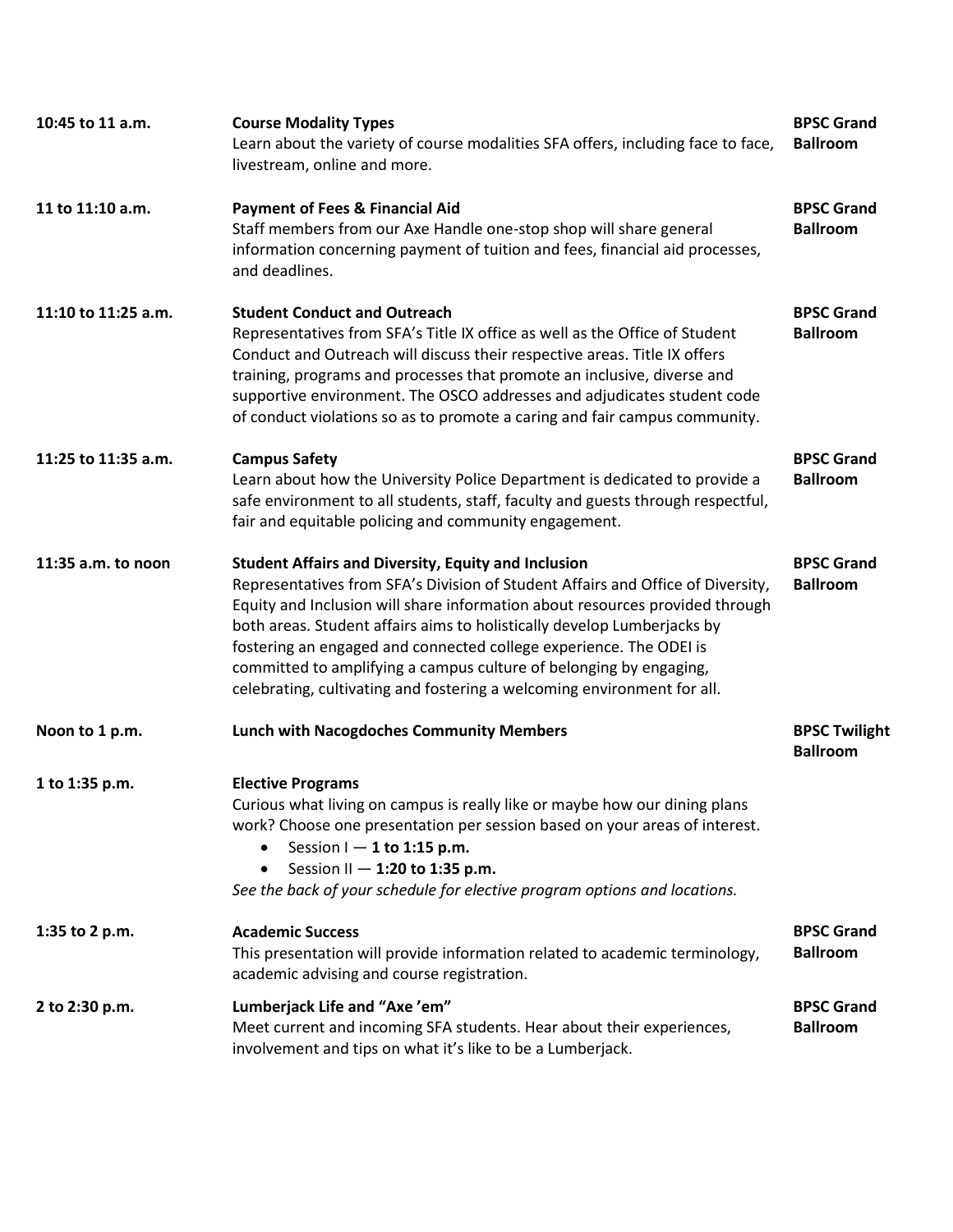| 2:30 to 3:15 p.m.                          | <b>Purple Haze Student T-shirt Giveaway</b><br>Students may complete the Orientation survey and grab their shirt at the<br>Purple Haze table.    | <b>BPSC, first-floor</b><br>atrium        |
|--------------------------------------------|--------------------------------------------------------------------------------------------------------------------------------------------------|-------------------------------------------|
| <b>Breakout Sessions</b><br>2:30 to 4 p.m. | <b>Academic Advising</b><br>Orientation staff members will guide students to academic advising locations.                                        | <b>Various campus</b><br><b>locations</b> |
| 2:30 p.m.                                  | <b>Campus Tour</b><br>Tour campus and receive insight into life at SFA from some of our Office of<br>Admissions' Jack Walkers.                   | <b>Rusk Building,</b><br><b>Room 206</b>  |
| 2:30 to 4 p.m.                             | <b>Campus IDs</b><br>Strike a pose and have your student ID made before you leave campus.                                                        | <b>BPSC, Room</b><br>1.208                |
| 2:30 to 3:15 p.m.                          | <b>Organization and Resource Fair</b><br>Learn about various programs and services offered by the university and ways<br>you can get involved.   | <b>BPSC, first-floor</b><br>atrium        |
| 2:45 to 4 p.m.                             | <b>Course Registration Assistance</b>                                                                                                            | Steen Library,<br>Info Lab 1              |
| 3 to 4 p.m.                                | <b>Residence Hall Tours</b><br>Various residence halls will be opened for tours so you can get a sneak peek<br>at where you will soon call home. | <b>Various locations</b>                  |